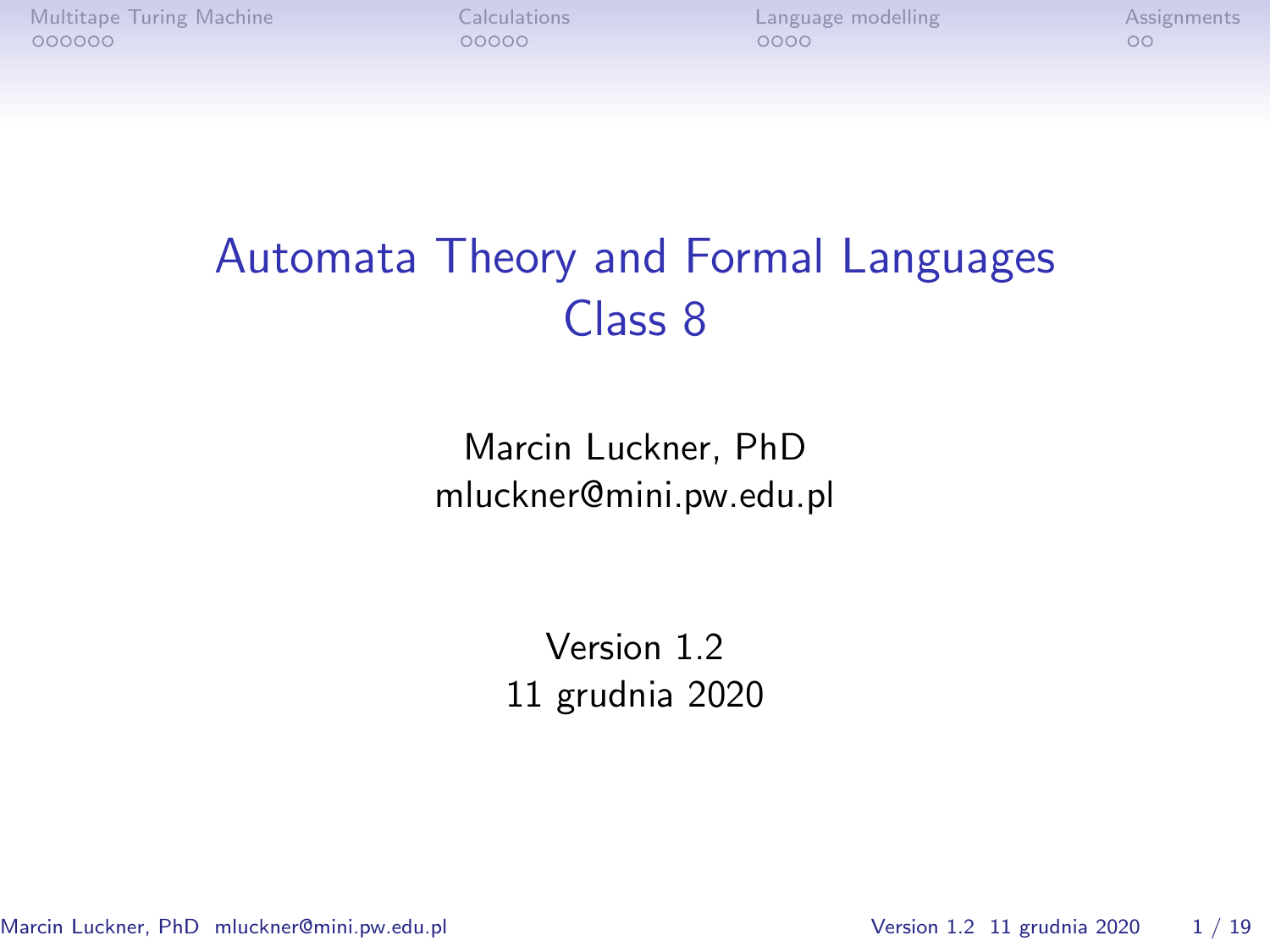<span id="page-1-0"></span>[Multitape Turing Machine](#page-1-0) [Calculations](#page-7-0) [Language modelling](#page-12-0) [Assignments](#page-16-0)

# Multitrack Turing Machine



- Multitrack Turing Machine is a modification of TM in which the head read  $k$  symbols from  $k$  tracks at once.
- It differs from MT with the transition function

$$
\delta:Q\times \mathsf{\Gamma}^k\to Q\times \mathsf{\Gamma}^k\times \{L,R\}
$$

• One can see that multitrack TM is an equivalent of TM with symbols defined as the projection of alphabet  $\mathsf{\Gamma}^k$  symbols.

Rysunek 1: Multitrack Turing Machine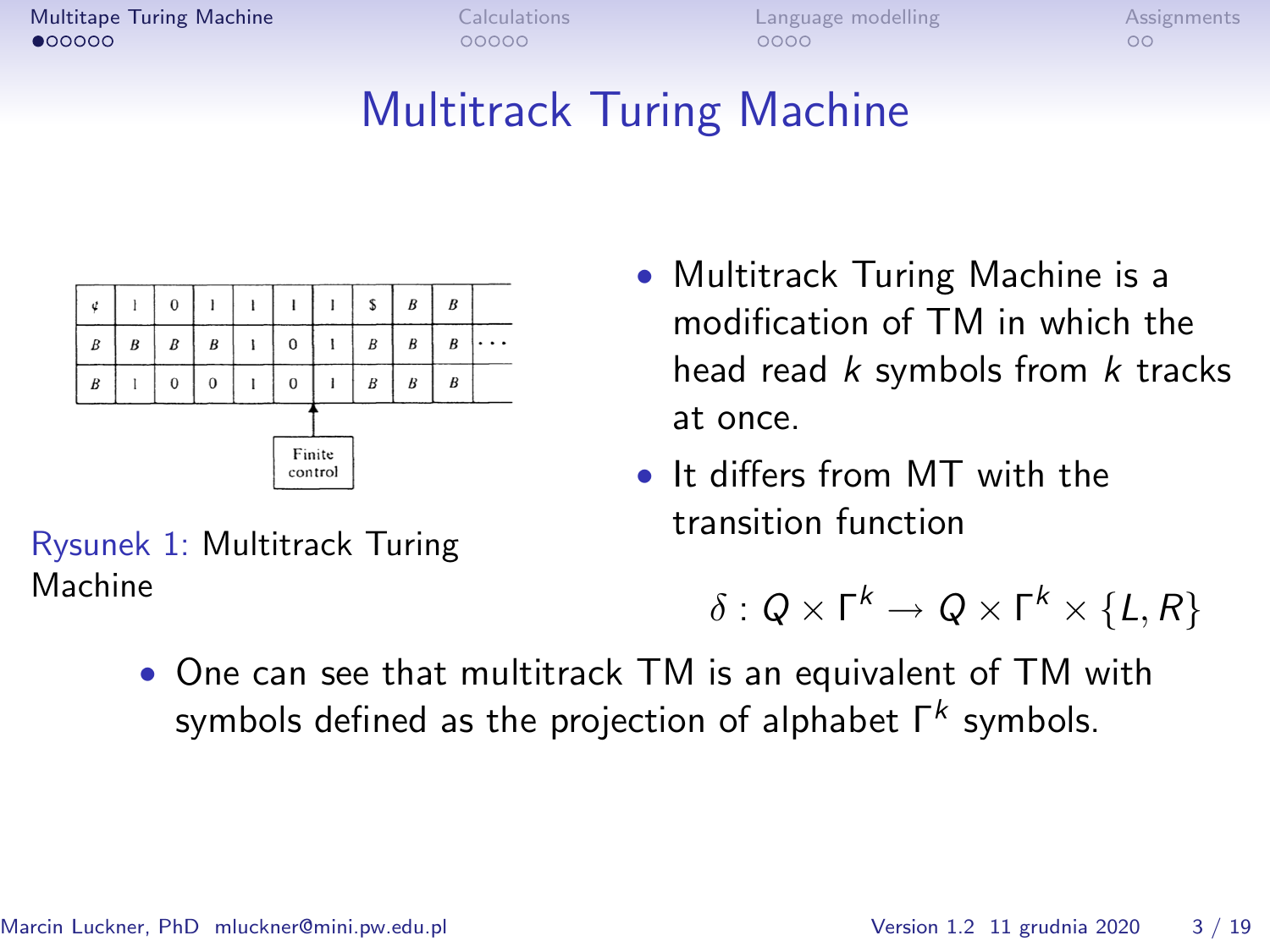[Multitape Turing Machine](#page-1-0) [Calculations](#page-7-0) [Language modelling](#page-12-0) [Assignments](#page-16-0)

#### Multitape Turing Machine

$$
M=(Q,\Sigma,\Gamma,\delta,q_0,B,F)
$$



#### Rysunek 2: Multitape Turing Machine

Γ1*,* Γ2*, . . . ,* Γ<sup>k</sup> are tape alphabets *δ* the transition function  $Q \times (\Gamma_1 \times \Gamma_2 \times \cdots \times \Gamma_k) \rightarrow Q \times (\Gamma_1 \times \Gamma_2 \times \cdots \times \Gamma_k) \times \{L, R, S\}^k$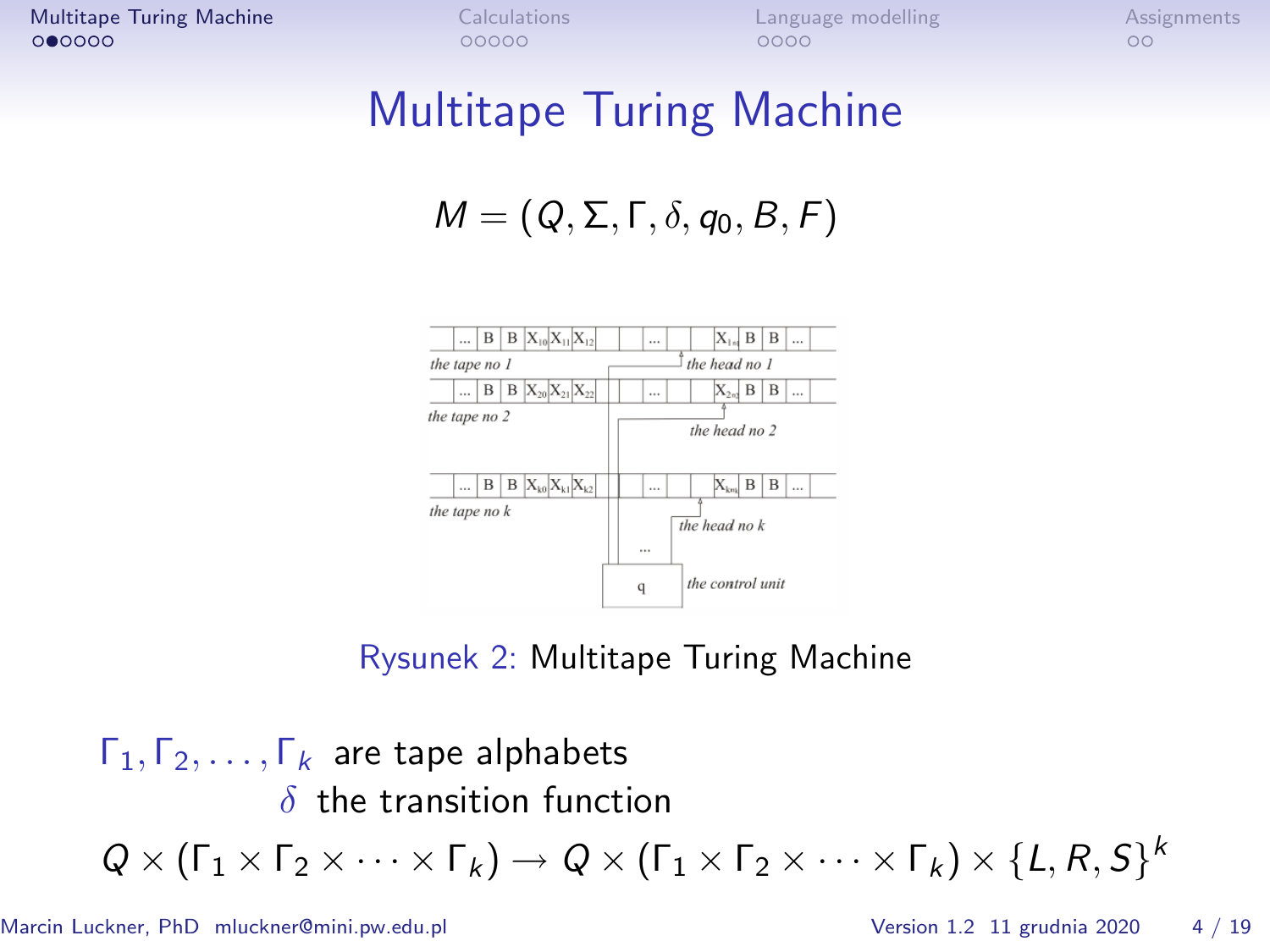[Multitape Turing Machine](#page-1-0) [Calculations](#page-7-0) [Language modelling](#page-12-0) [Assignments](#page-16-0)<br>
∴ Comprehensive Cooperations COOO COO COO COO

## Machines equivalence

- 1. A one tape TM is a special case of Multitape TM  $(k = 1)$ .
- 2. Multitape TM can be simulated using Multitrack TM.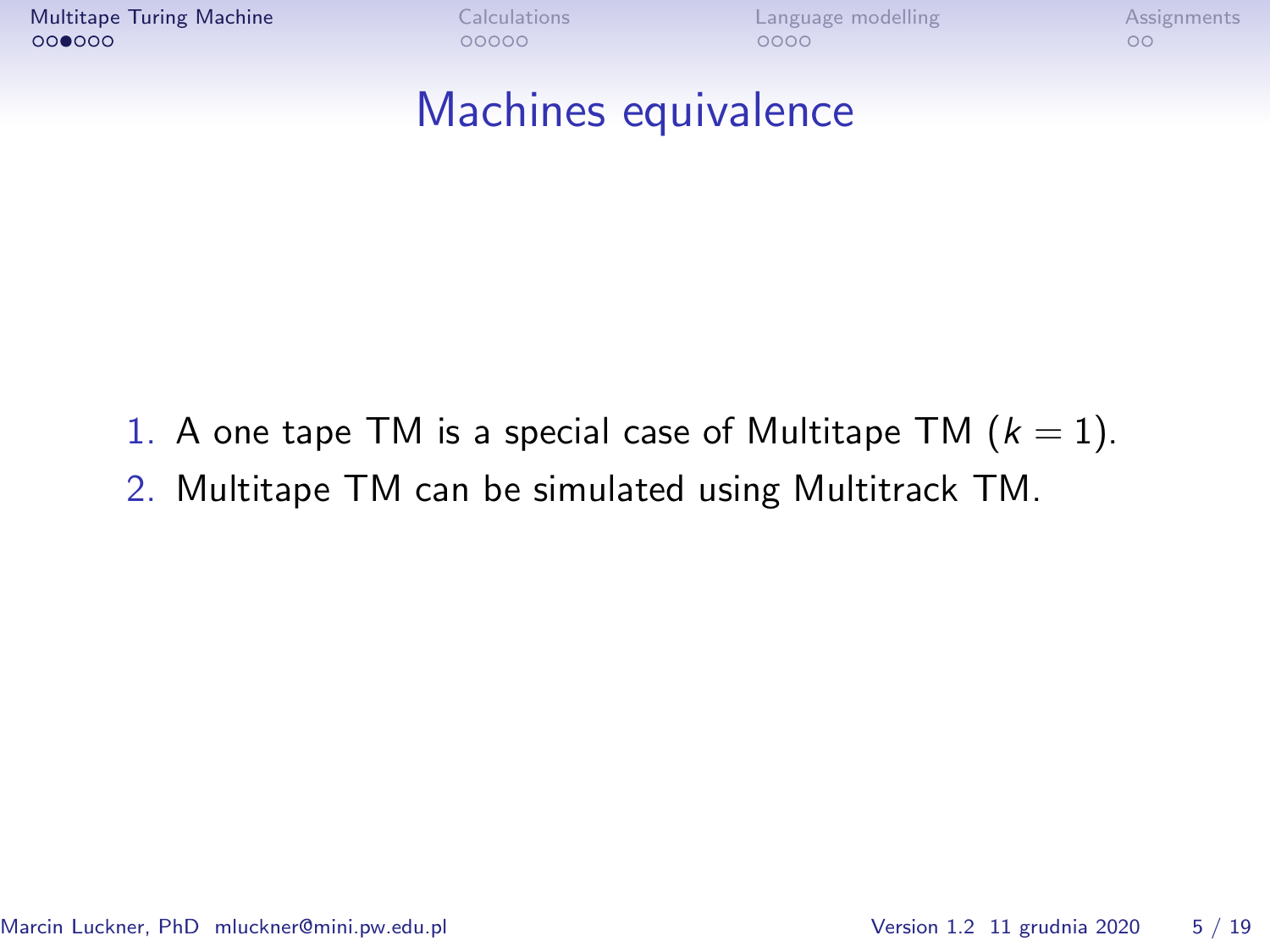**[Multitape Turing Machine](#page-1-0)** [Calculations](#page-7-0) [Language modelling](#page-12-0) [Assignments](#page-16-0)<br> **Calculations** COOOO COOO COOO COOO COO

# Simulator architecture

| Head 1 |                |                |   |   |       |
|--------|----------------|----------------|---|---|-------|
| Tape 1 | A <sub>1</sub> | A <sub>2</sub> |   |   | $A_m$ |
| Head 2 |                |                | X |   |       |
| Tape 2 | B <sub>1</sub> | B <sub>2</sub> |   | . | $B_m$ |
| Head 3 | X              |                |   |   |       |
| Tape 3 | $C_{1}$        | C <sub>2</sub> |   |   | $C_m$ |

Rysunek 3: Simulation

- Each from  $k$  tapes of simulated TM  $M$  is simulated using two tracks.
	- 1. A lower track contains content of i-th tape of TM M.
	- 2. An upper track contains only one symbol  $X$  meaning a position of the head over i-th tape .
- In such way, we create machine  $N$  with 2 *∗* k tracks.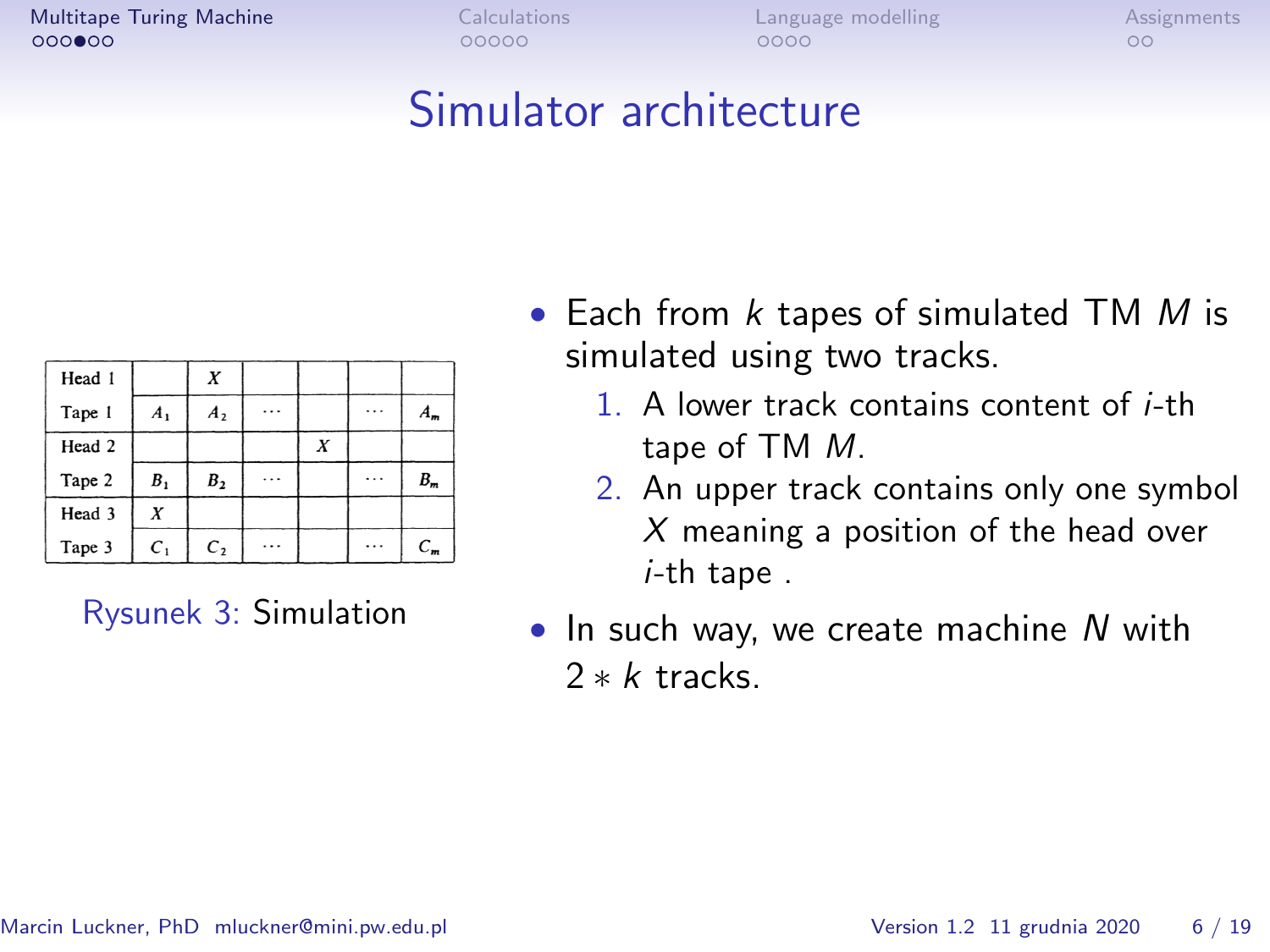

### Simulations

- To simulate a transition of M the machine N must visit all  $k$ head markers.
- For each marker according to the state  $M$  and a symbol pointed by the marker – we change the symbol.
- If it is necessary, we move the marker one cell left or right.
- When all changes on tracks are done, we change the state of TM N into the state adequate for TM M transition. If the state is the final one, we accept the calculations.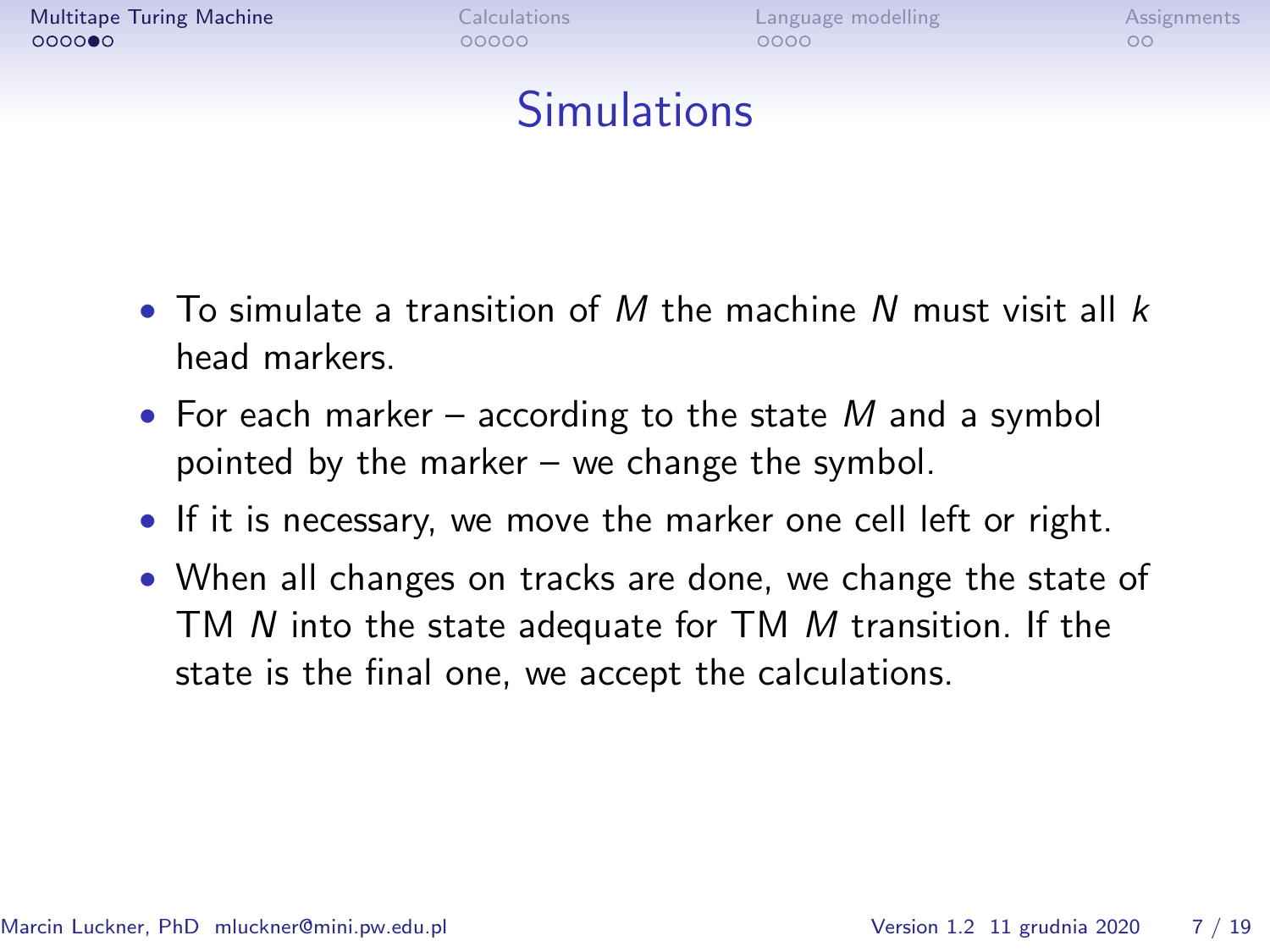| Calculations |  |
|--------------|--|
| 00000        |  |

# Computing time

#### Simulation time

The time necessary for MT  $N$  to simulate *n* transitions  $k$ -tape TM M is  $O(n^2)$ .

- After *n* simulated transitions, the distance between furthest head markers cannot be higher than 2n cells.
- Starting from the first marker, TM  $N$  needs no more than  $2n$ movements to reach the last one.
- Next, TM needs no more than 2n transitions to get back to the first marker. During the movements, the machine simulates changes on the tapes.
- No more than 2k movements to modify positions of the markers.
- This gives 4n + 2k *∼* O(n) movements for a single movement simulation and  $O(n^2)$  to simulate n movements.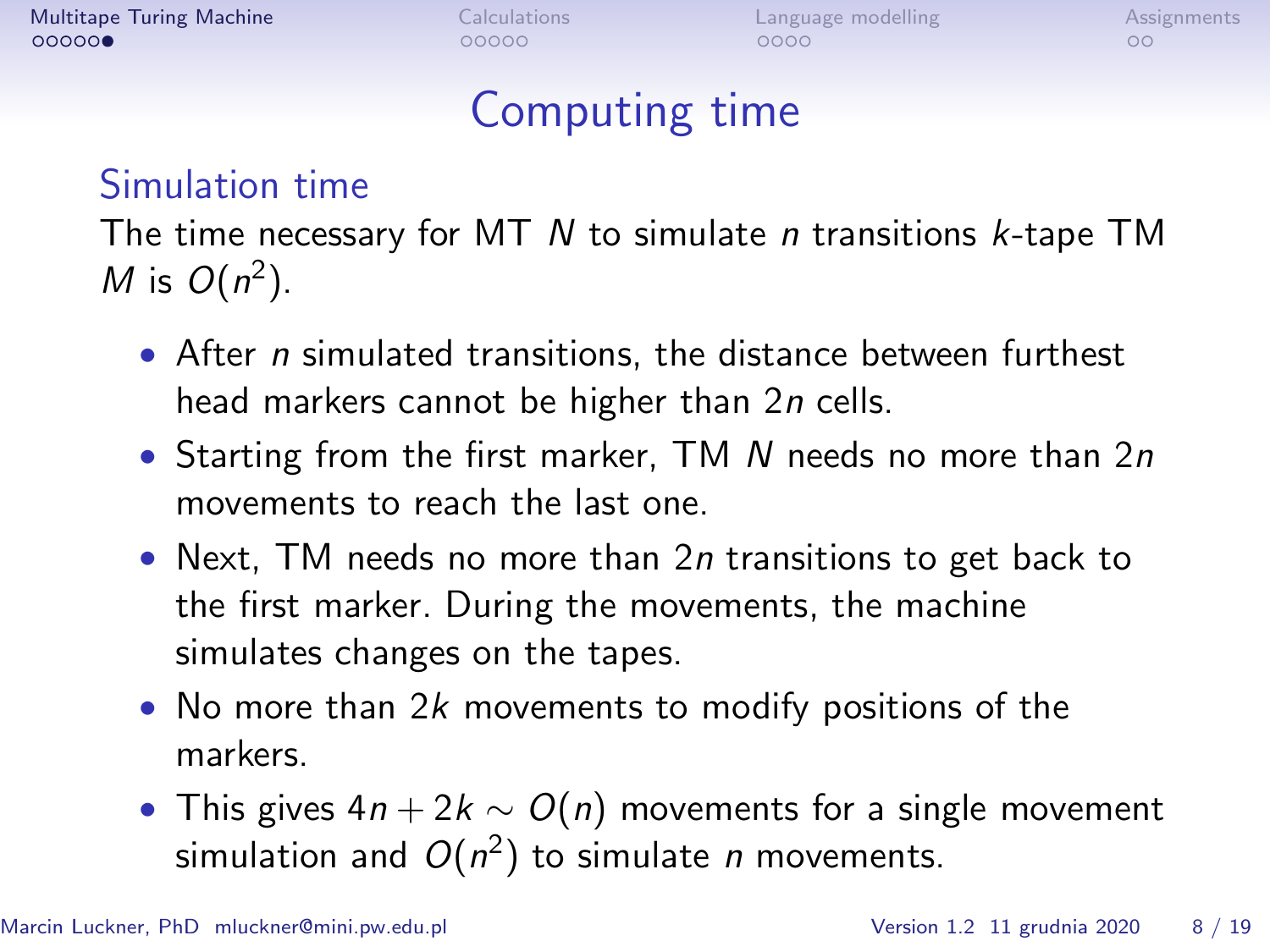<span id="page-7-0"></span>

• Design multitape MT to calculate  $f(n) = 2^n$ .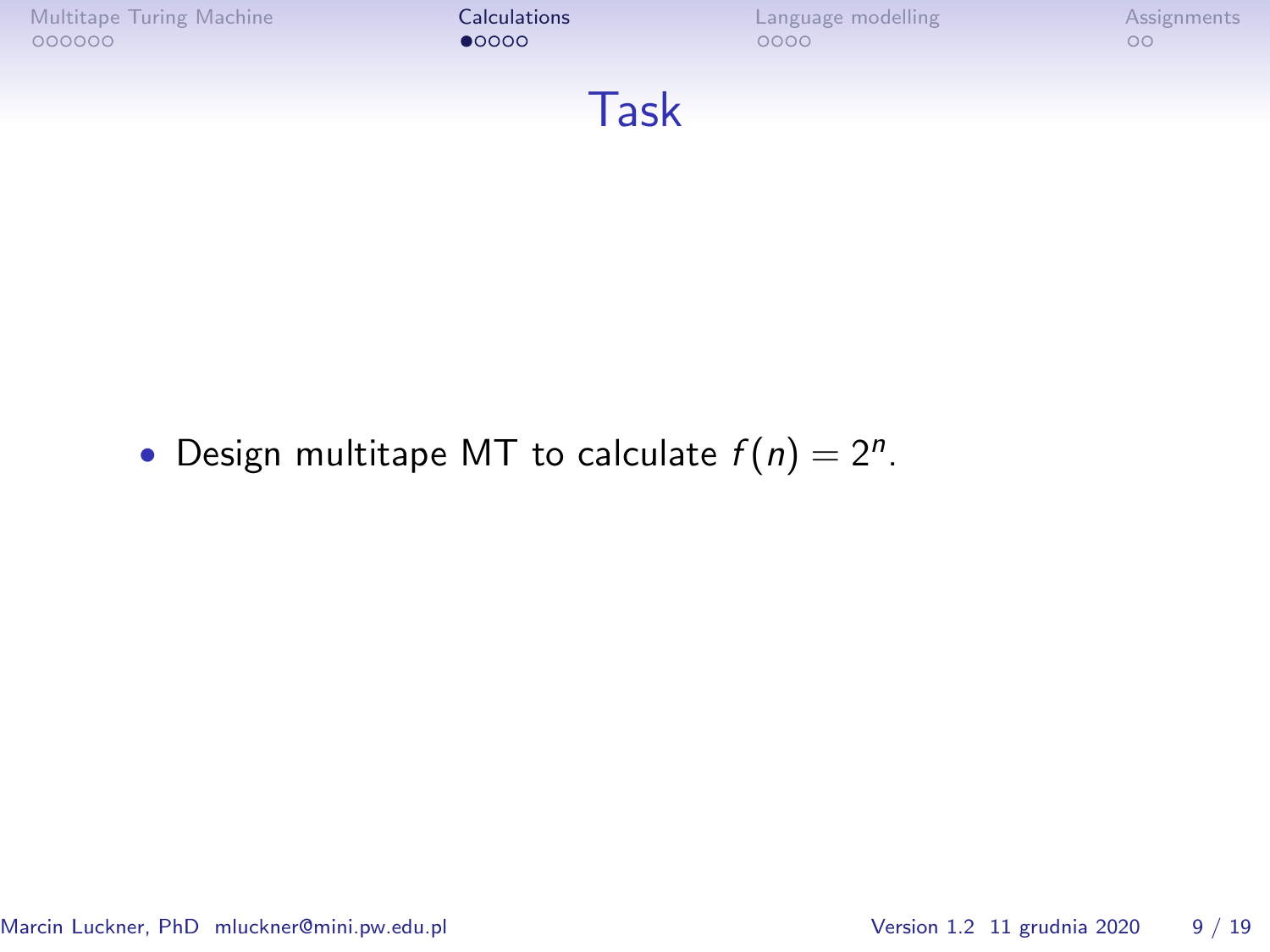[Multitape Turing Machine](#page-1-0) [Calculations](#page-7-0) [Language modelling](#page-12-0) [Assignments](#page-16-0)

#### T¡ architecture

- We use two-way infinite TM.
- We use three tapes:
	- 1. Input tape, iteration counter.
	- 2. The result of the last iteration.
	- 3. Doubled result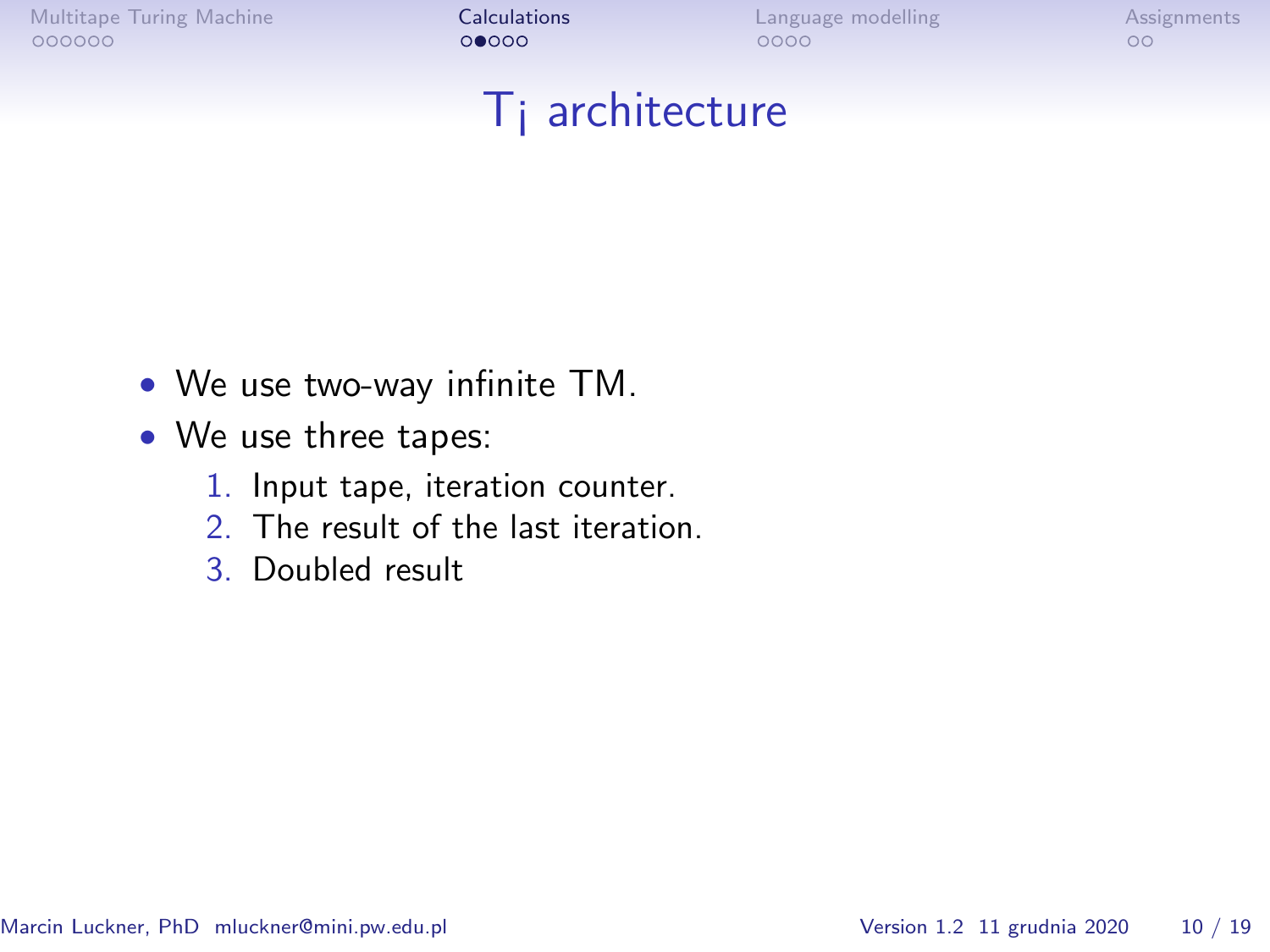[Multitape Turing Machine](#page-1-0) **[Calculations](#page-7-0)** [Language modelling](#page-12-0) [Assignments](#page-16-0)<br>  $\begin{array}{ccc}\n0.00000 & 0.0000 \\
0.00000 & 0.0000\n\end{array}$ 

### Algorithm draft

- 1. The first tape defines the number of iterations  $c = n$ .
- 2. The second tape contains  $o = 1$ .
- 3. In each iteration 1 *. . .* n:
	- 3.1 On the first tape  $c = c 1$
	- 3.2 On the third tape  $o = 2o$
	- 3.3 We rewrite the third tape on the second one.
- 4. We set o as the result on the first tape.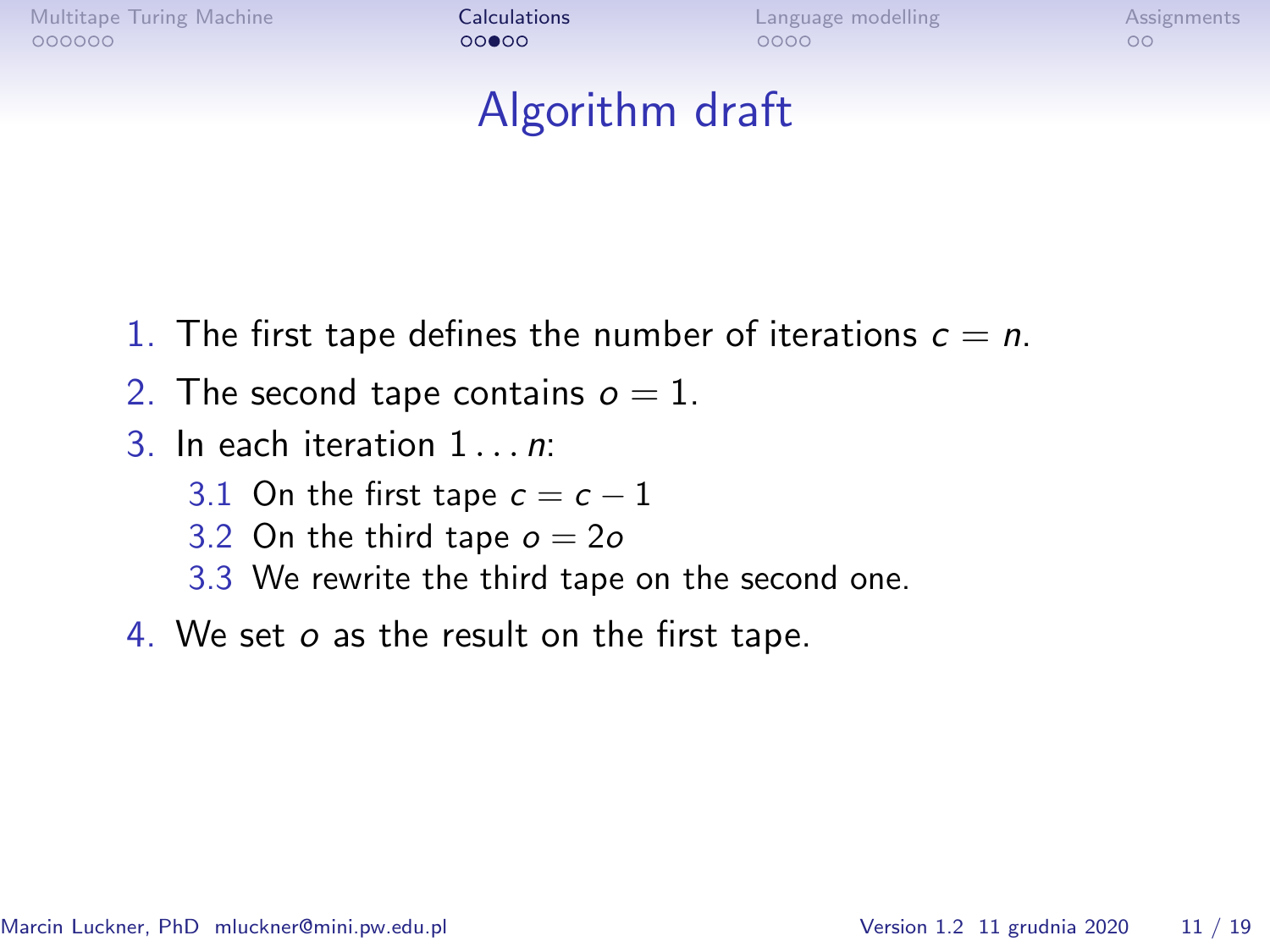[Multitape Turing Machine](#page-1-0) **[Calculations](#page-7-0)** [Language modelling](#page-12-0) [Assignments](#page-16-0)<br>  $\begin{array}{ccc}\n0 & 0 & 0 \\
0 & 0 & 0 \\
0 & 0 & 0\n\end{array}$ 

# Transition table

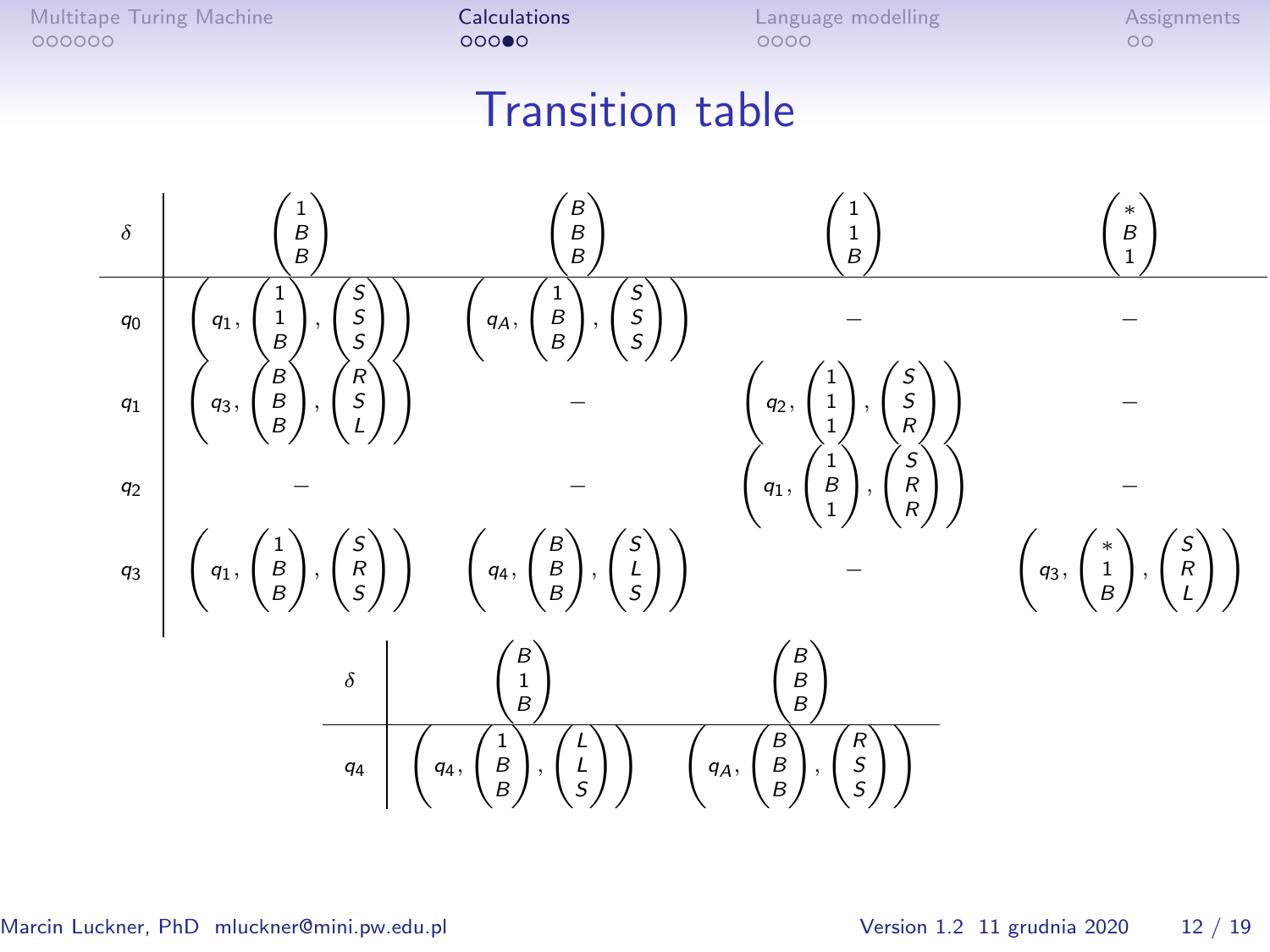[Multitape Turing Machine](#page-1-0) **[Calculations](#page-7-0)** [Language modelling](#page-12-0) [Assignments](#page-16-0)<br>  $\begin{array}{ccc}\n0 & 0 & 0 & 0 \\
0 & 0 & 0 & 0 \\
0 & 0 & 0 & 0\n\end{array}$ 

# The final model

$$
M = (Q = \sum_{\substack{\sum = \\ \Gamma_{x} =}} \{q_{0}, \ldots, q_{4}, q_{A}\},
$$
\n
$$
T_{x} = \{1, B\},
$$
\n
$$
q_{0},
$$
\n
$$
F = \{q_{A}\})
$$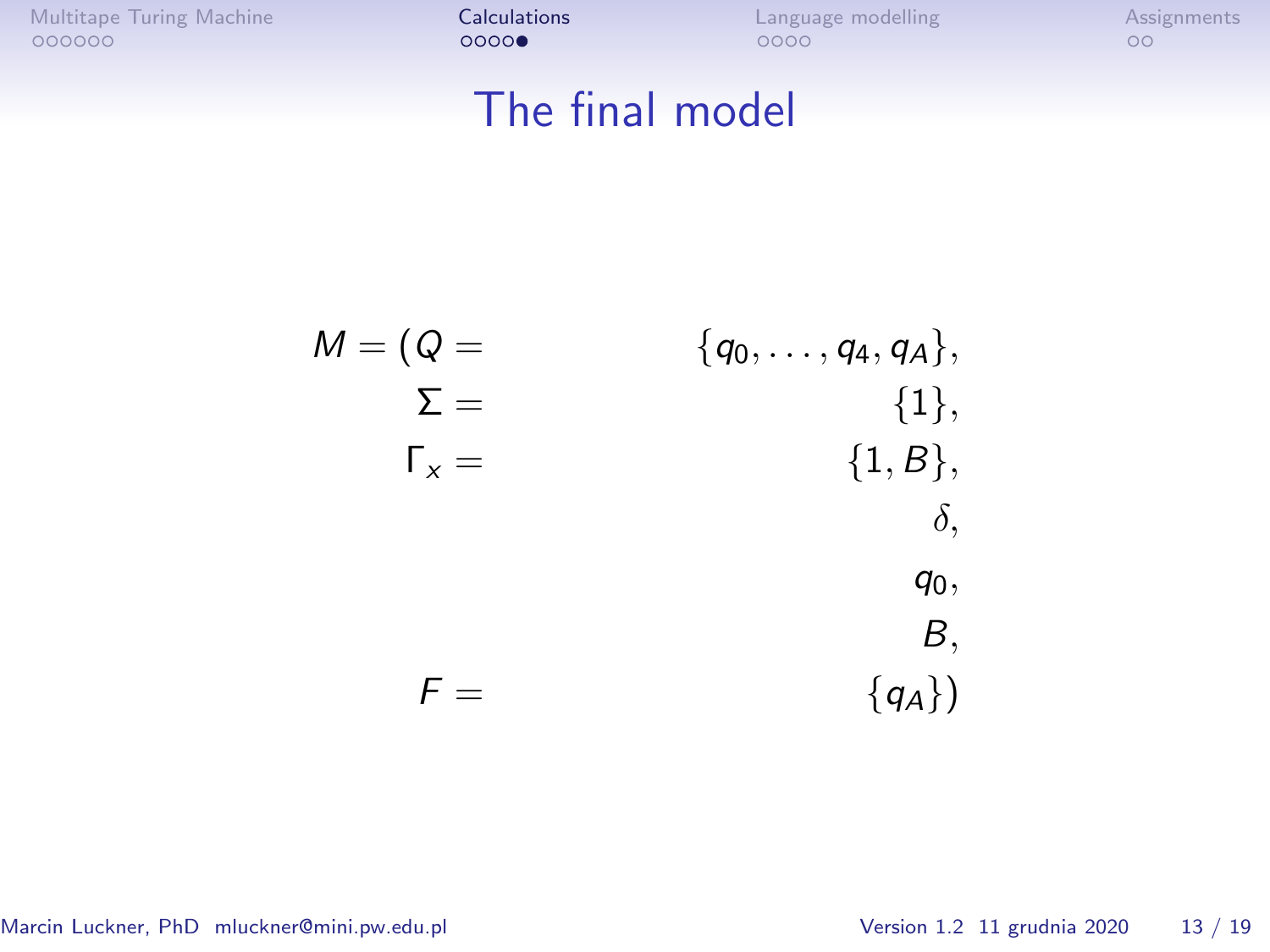<span id="page-12-0"></span>

Design multitape TM to model language  $L = \{a^i b^j c^k : i = j = k\}$ over alphabet  $\Sigma = \{a, b, c\}$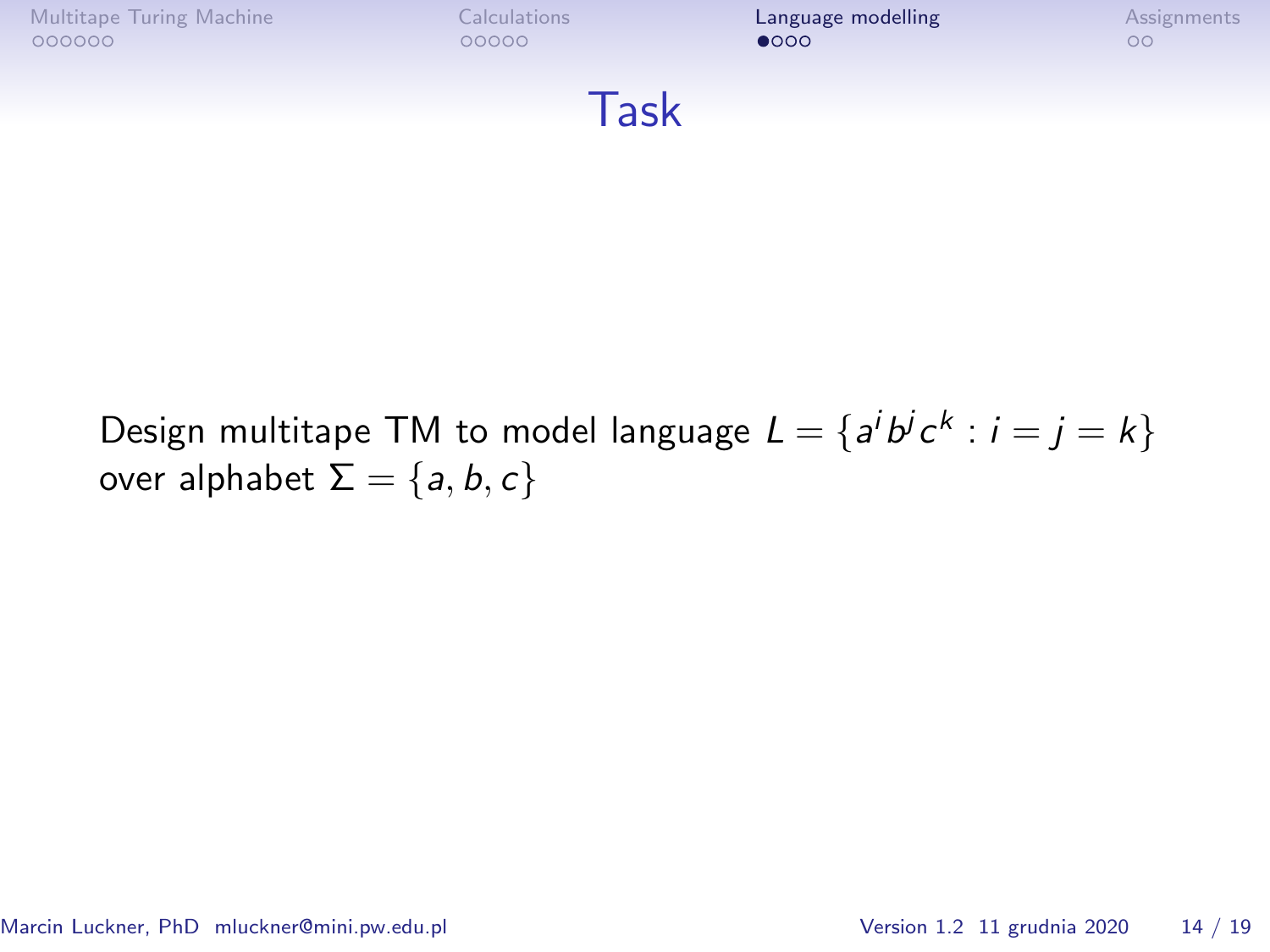[Multitape Turing Machine](#page-1-0) **[Calculations](#page-7-0)** [Language modelling](#page-12-0) [Assignments](#page-16-0)<br>  $\overrightarrow{O}$ 

# TM architecture

- We use TM with two-way infinite tape.
- We use three tapes:
	- 1. The input tape, sequence c.
	- 2. Sequence a.
	- 3. Sequence b.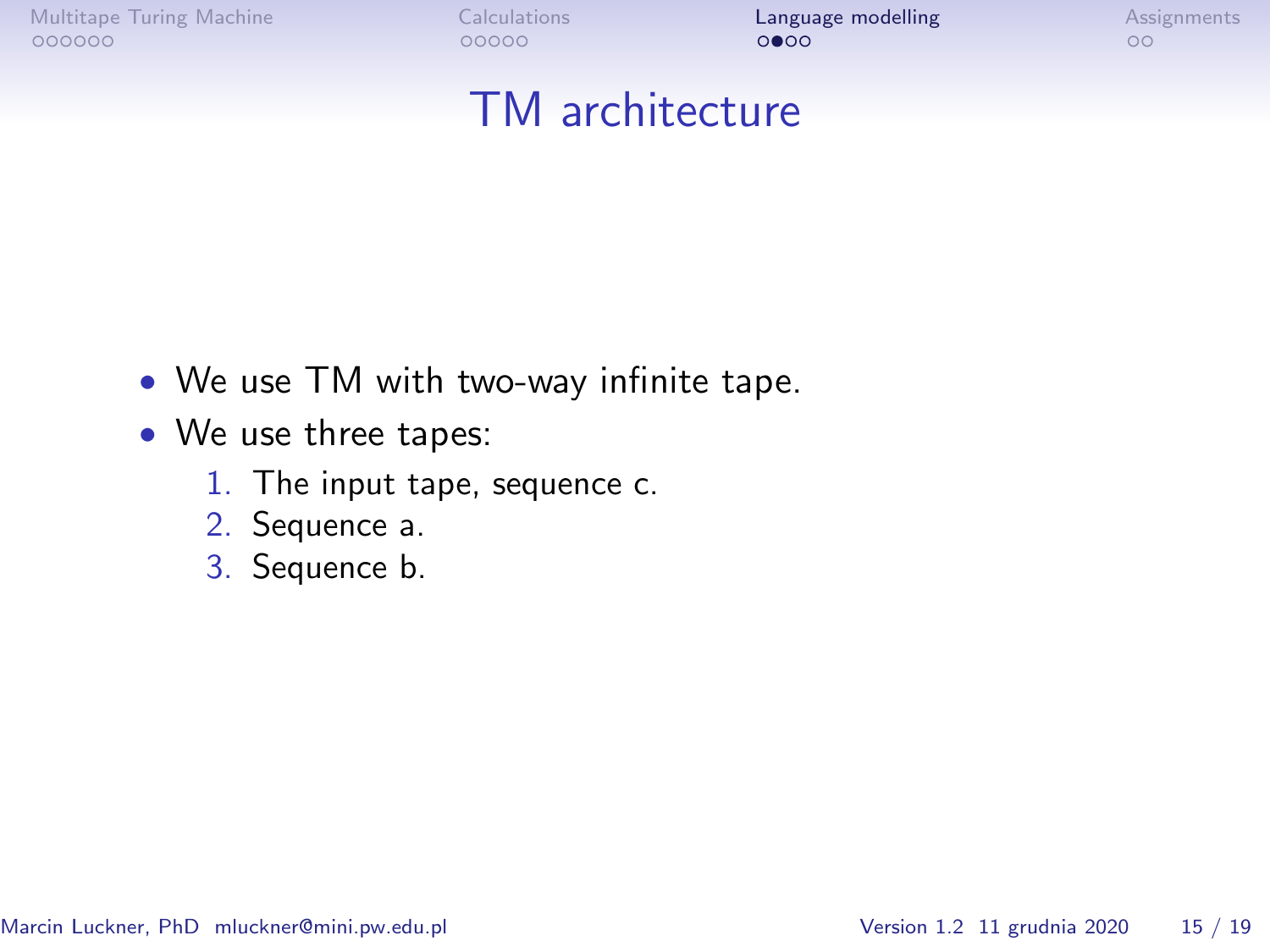[Multitape Turing Machine](#page-1-0) **[Calculations](#page-7-0)** [Language modelling](#page-12-0) [Assignments](#page-16-0)<br>  $\overrightarrow{O} = 00000$ 

# Transition table

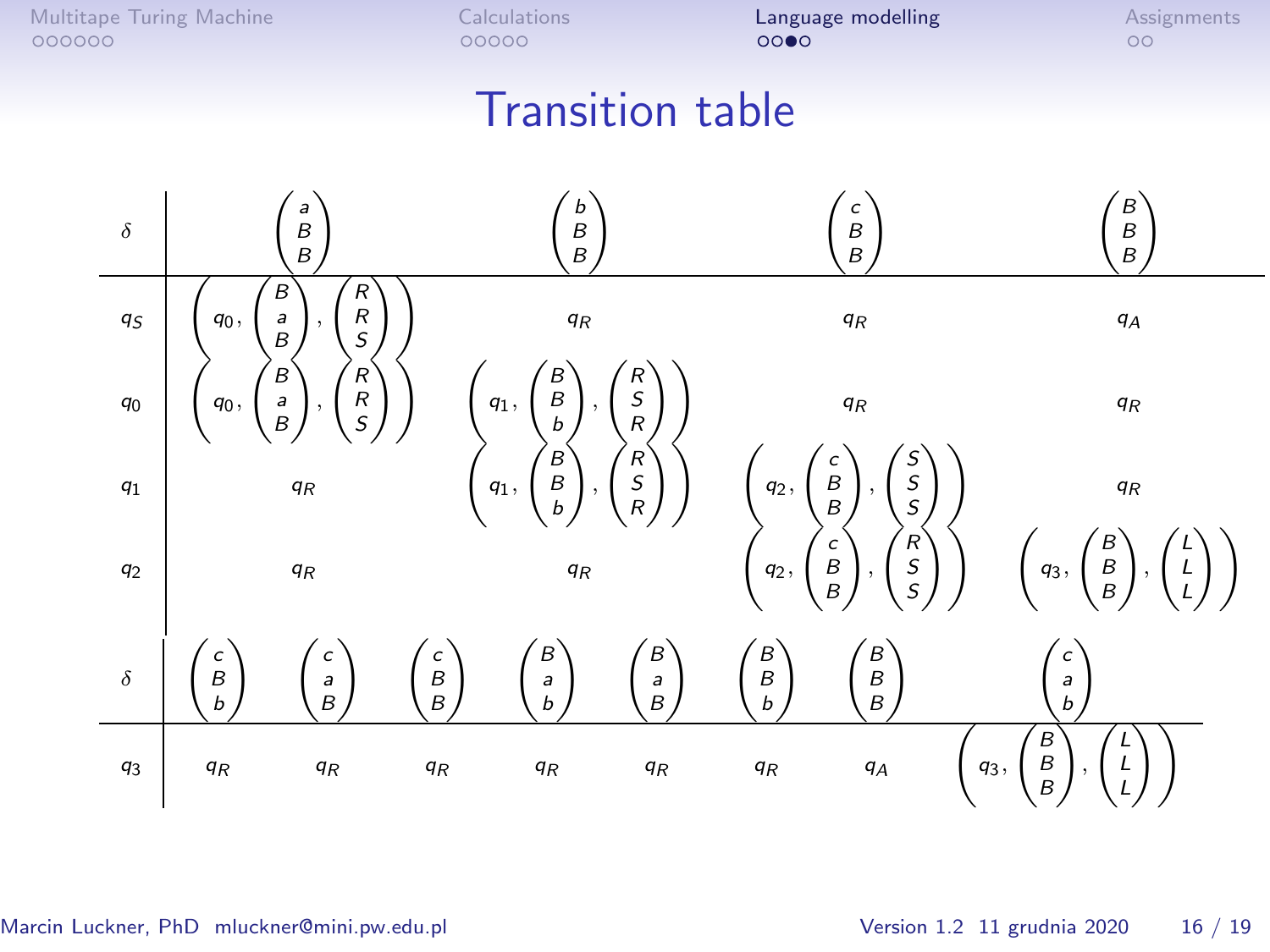| Multitape Turing Machine |  |
|--------------------------|--|
| 000000                   |  |

[Calculations](#page-7-0) **[Language modelling](#page-12-0)**<br> **Calculations COOO**<br>

<br> **COOOO**<br>

<br>
OOOOO

# The final model

M = (Q = *{*q<sup>S</sup> *,* q0*, . . . ,* q3*,* qA*,* qR*},* Σ = *{*a*,* b*,* c*},* Γ = *{*a*,* b*,* c*,* B*}, δ,* q<sup>S</sup> *,* B*,* F = *{*qA*},* R = *{*qR*}*)

Marcin Luckner, PhD mluckner@mini.pw.edu.pl Version 1.2 11 grudnia 2020 17 / 19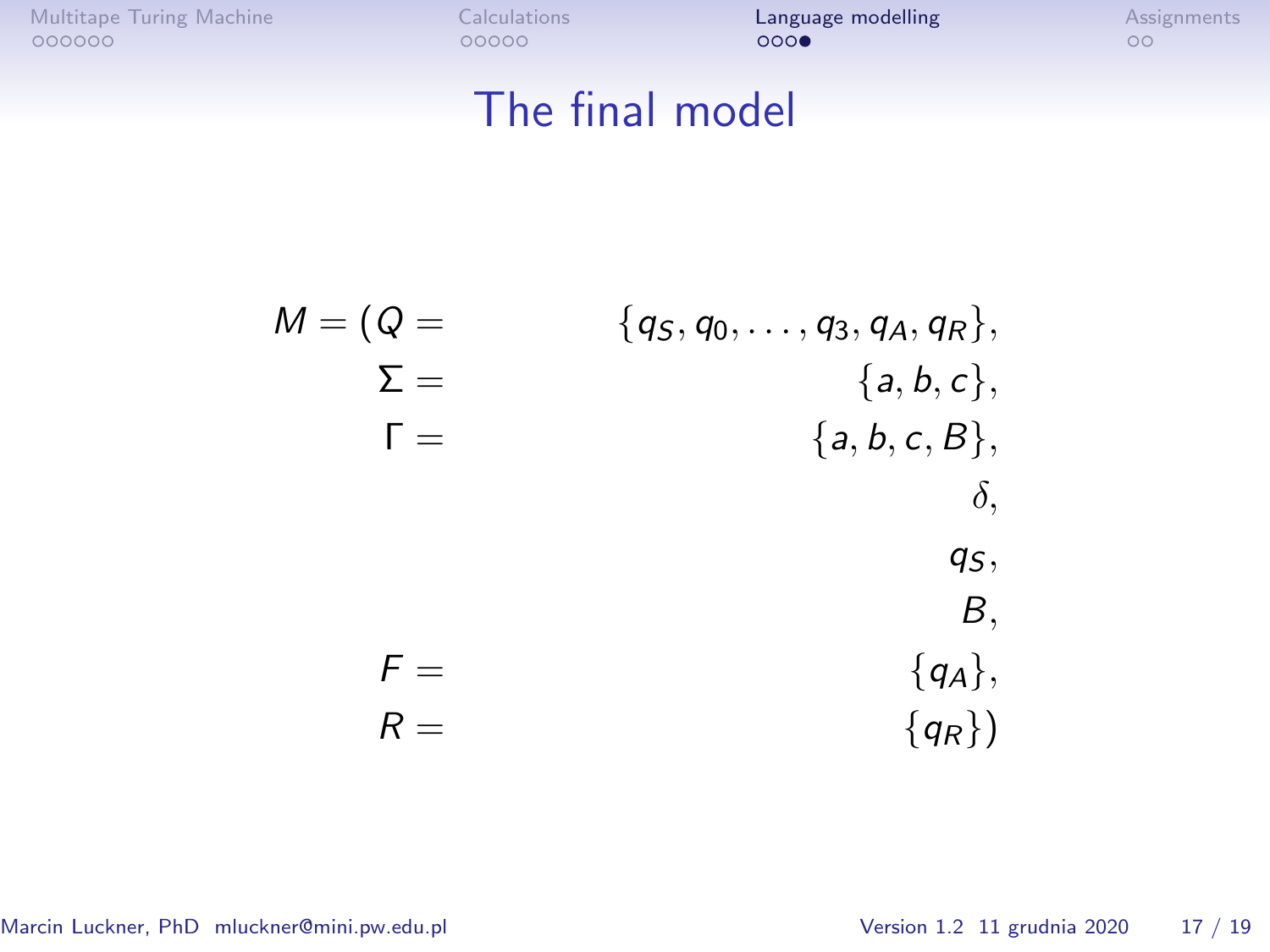<span id="page-16-0"></span>

#### Assignments I

1. Design a multitape TM to calculate the following functions 1.1  $f(n, m) = n * m$ 1.2  $f(n_1, \ldots, n_m) = n_1 + n_2 + \cdots + n_m$